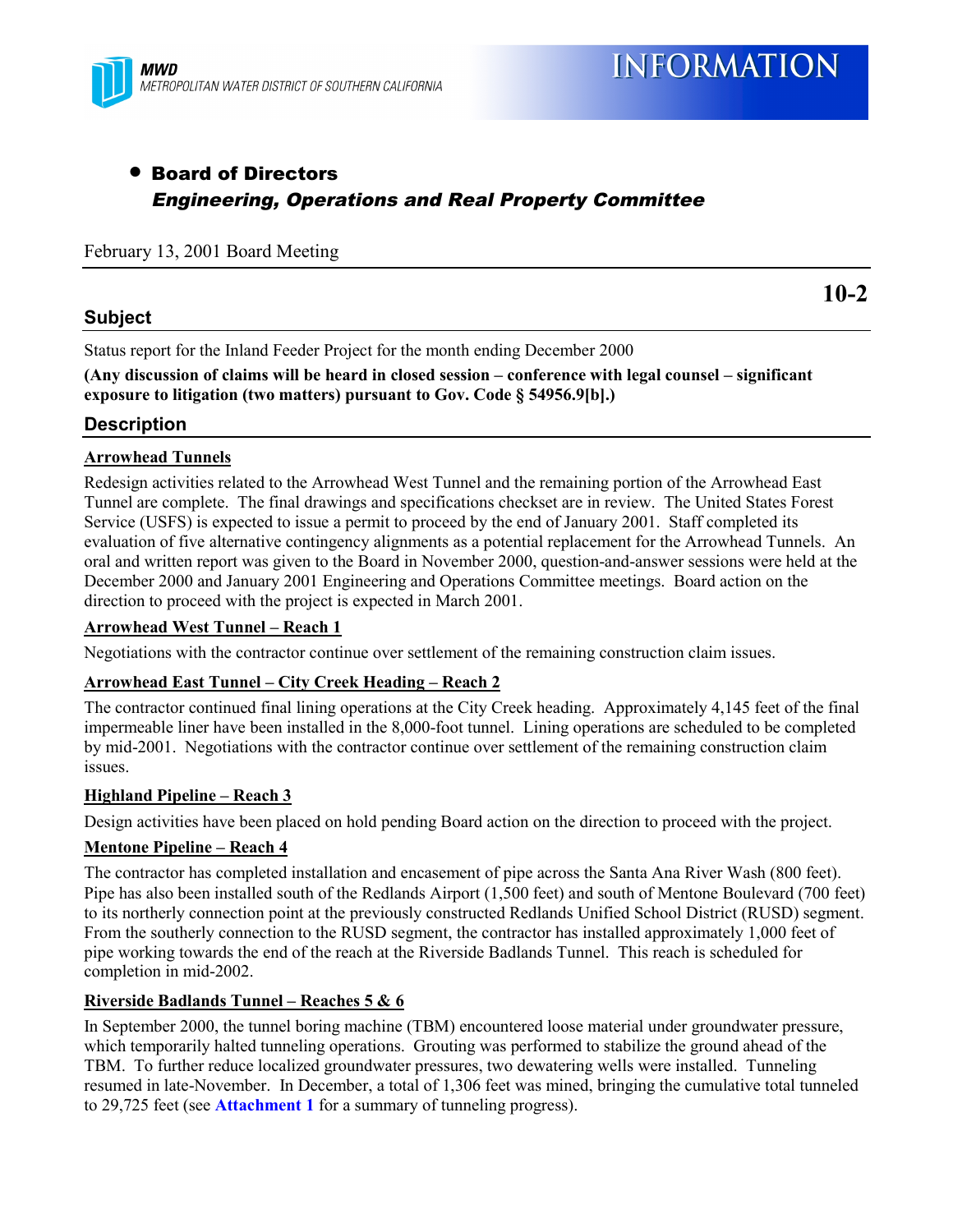### **Schedule and Budget**

The Inland Feeder Project is currently scheduled for completion in 2005; however, this date may be extended due to the revised construction work plan for the Arrowhead Tunnels or implementation of an alternative contingency alignment. The project budget remains at \$1.188 billion. Based on proceeding with the existing project, which includes the construction of the Arrowhead Tunnels, the projected total cost for the program is \$981.5 million. Total expenditures through December 2000 are \$494.0 million (see **Attachment 2** for a financial summary and Attachment 3 for a budget comparison and schedule summary).

## **Policy**

Board Request.

# **Fiscal Impact**

Refer to the attachments.

1/25/2001 *Roy L. Wolfe Date Manager, Corporate Resources* stet 1/29/2001 *General Manager Date*

**Attachment 1 – Riverside Badlands Tunneling Progress Attachment 2 – Financial Summary/Project Cash Flow Attachment 3 – Budget Comparison and Schedule Summary**

BLA #494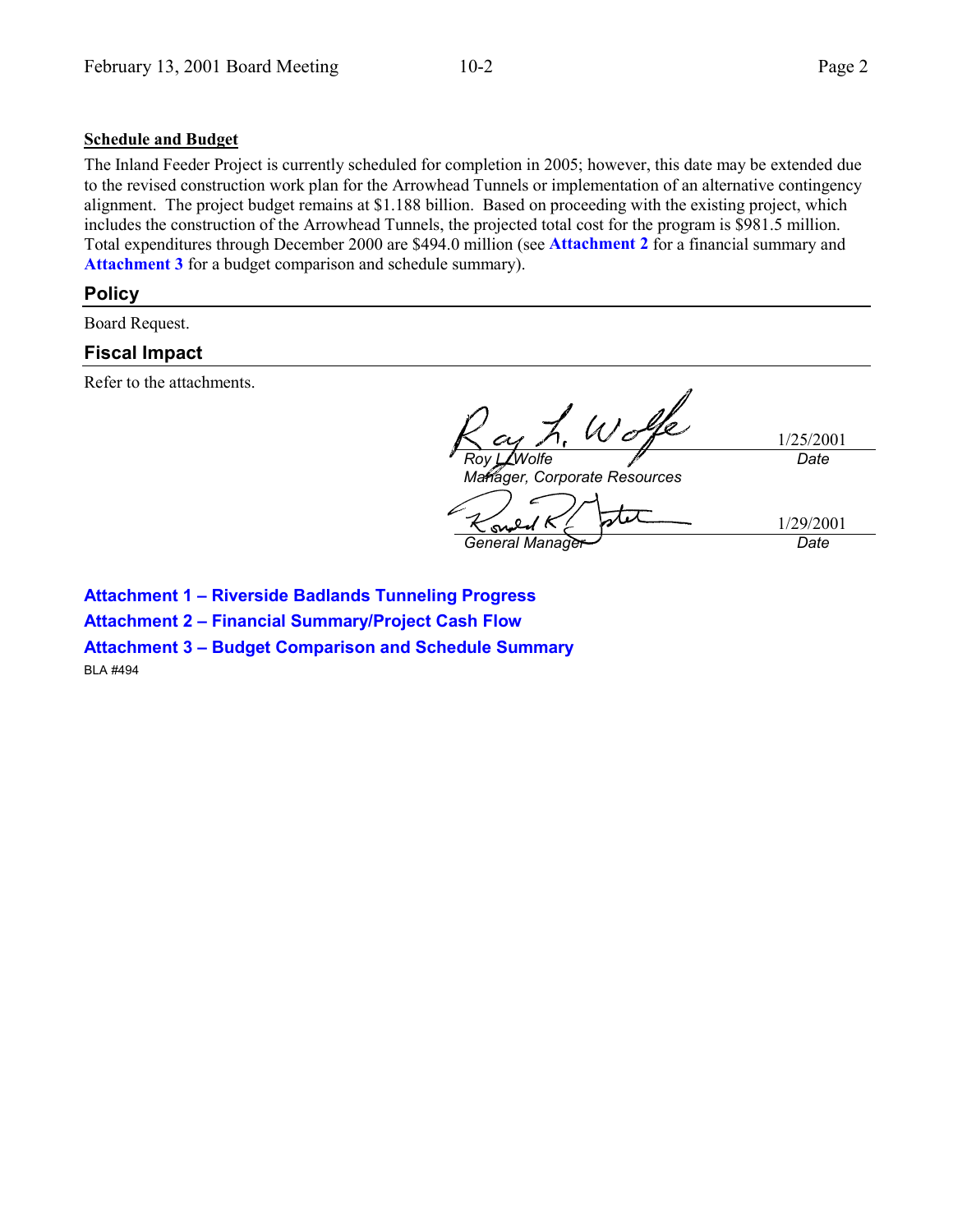February 13, 2001 Board Meeting 10-2 Attachment 1, Page 1 of 1



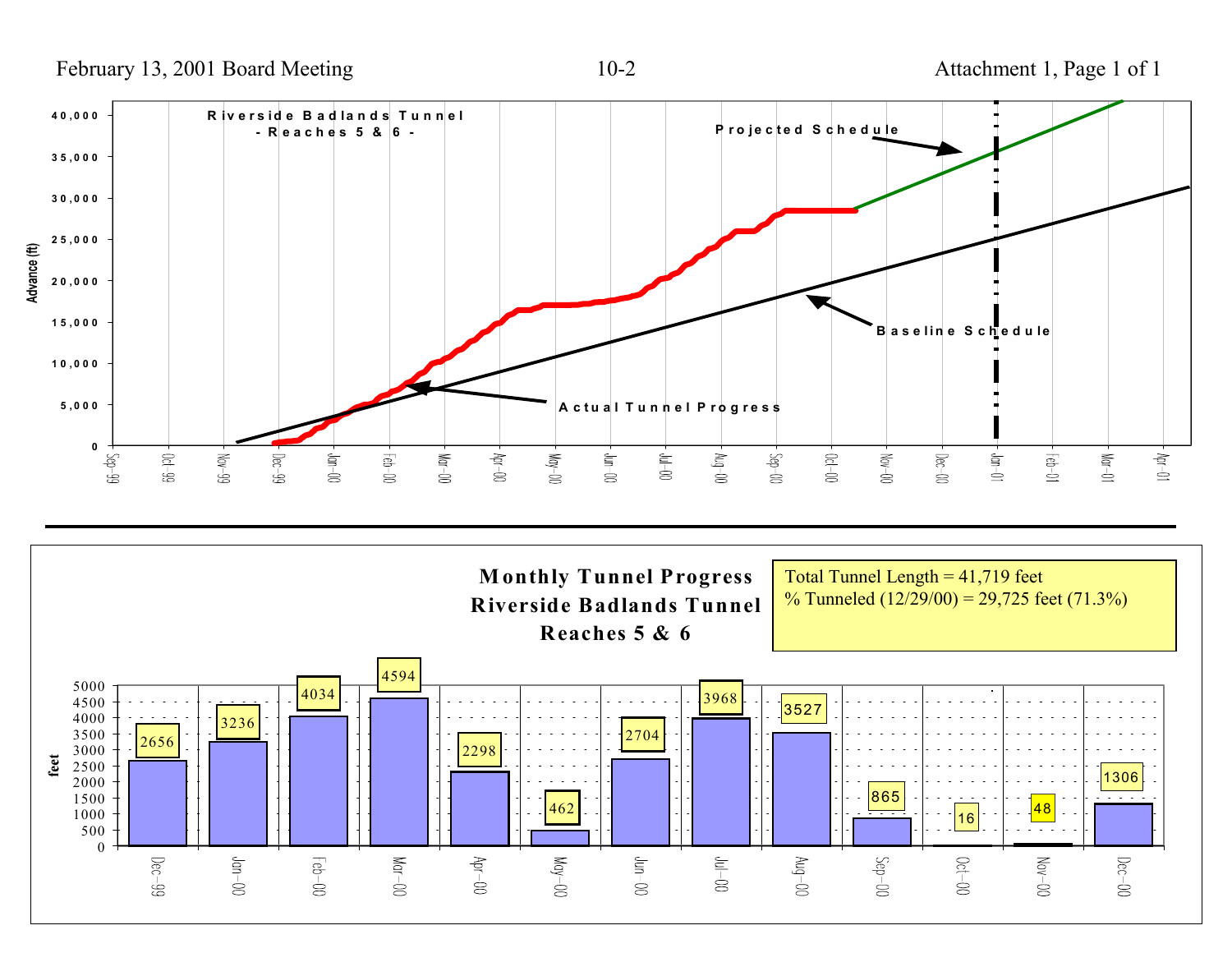

1. Based on knowledge of current field conditions.

# **Project Cash Flow**